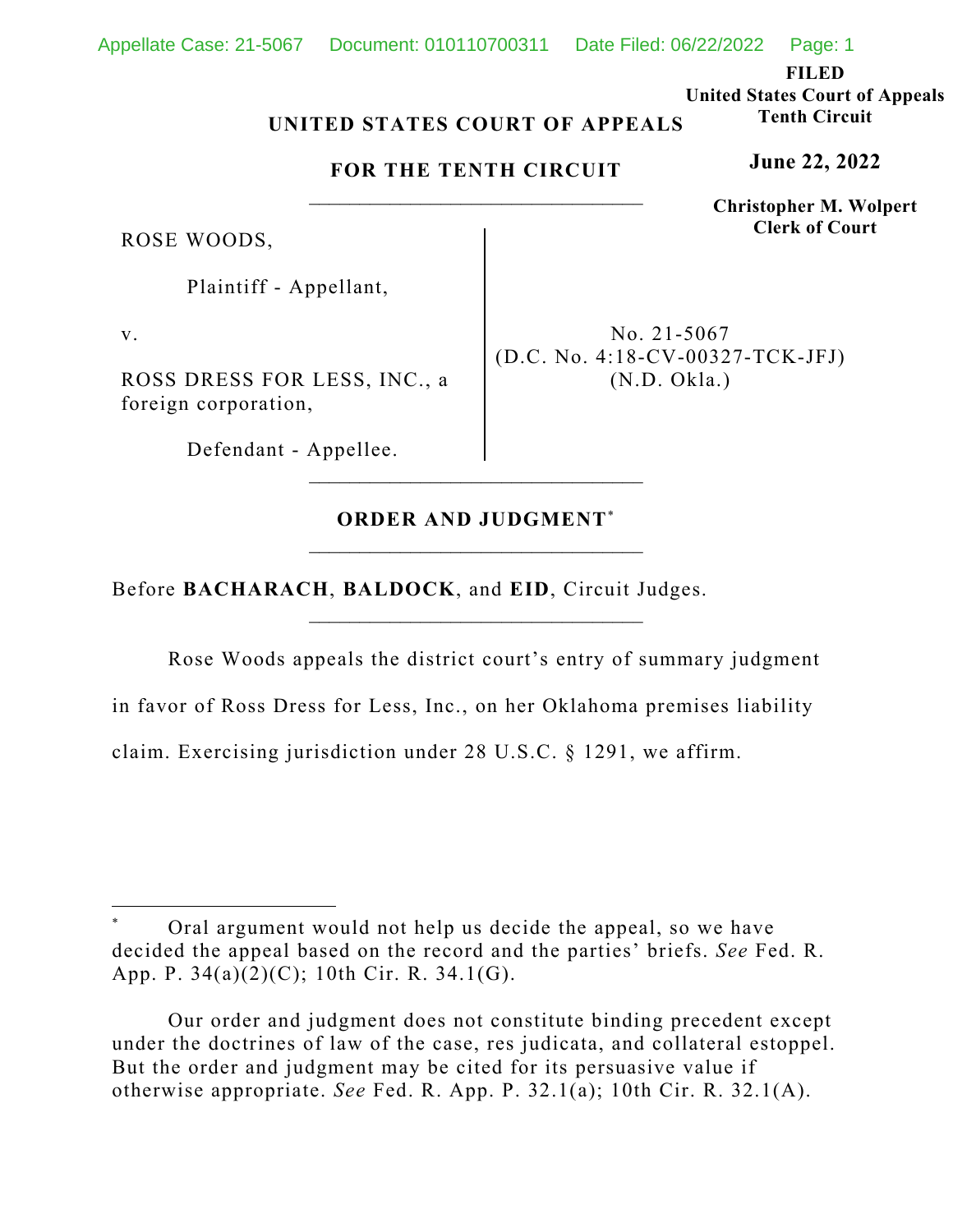I

Woods was injured when she tripped and fell over a "now hiring" sign that had fallen over near the entrance of a Ross store. Aplt. App., vol. I at 124. The fall was captured on video. Woods testified that she did not see the sign as she was entering the store because she was "looking up to see where the entrance was" and she was "window shopping." *Id.* at 131- 32. The store manager, Megan Butler, testified that she placed the sign in front of the store for the previous twenty days and never saw it lying flat on the ground.

 Woods brought this premises liability action in Oklahoma state court. We need not detail the procedural history of the case; for present purposes it enough to know Ross removed the suit to federal court based on diversity jurisdiction and moved for summary judgment.<sup>1</sup> The district court granted the motion and later denied as untimely Woods' motion to alter or amend the judgment under Federal Rule of Civil Procedure 59(e). This appeal followed.<sup>2</sup>

<sup>1</sup> For a discussion of the procedural history and the issues evaluated in Woods' previous appeal, see *Woods v. Ross Dress for Less, Inc.*, 833 F. App'x 754 (10th Cir. 2021), and *Woods v. Ross Dress for Less, Inc.*, 985 F.3d 775 (10th Cir. 2021) (Hartz, J., dissenting).

<sup>2</sup> Woods did not appeal the denial of her Rule 59(e) motion.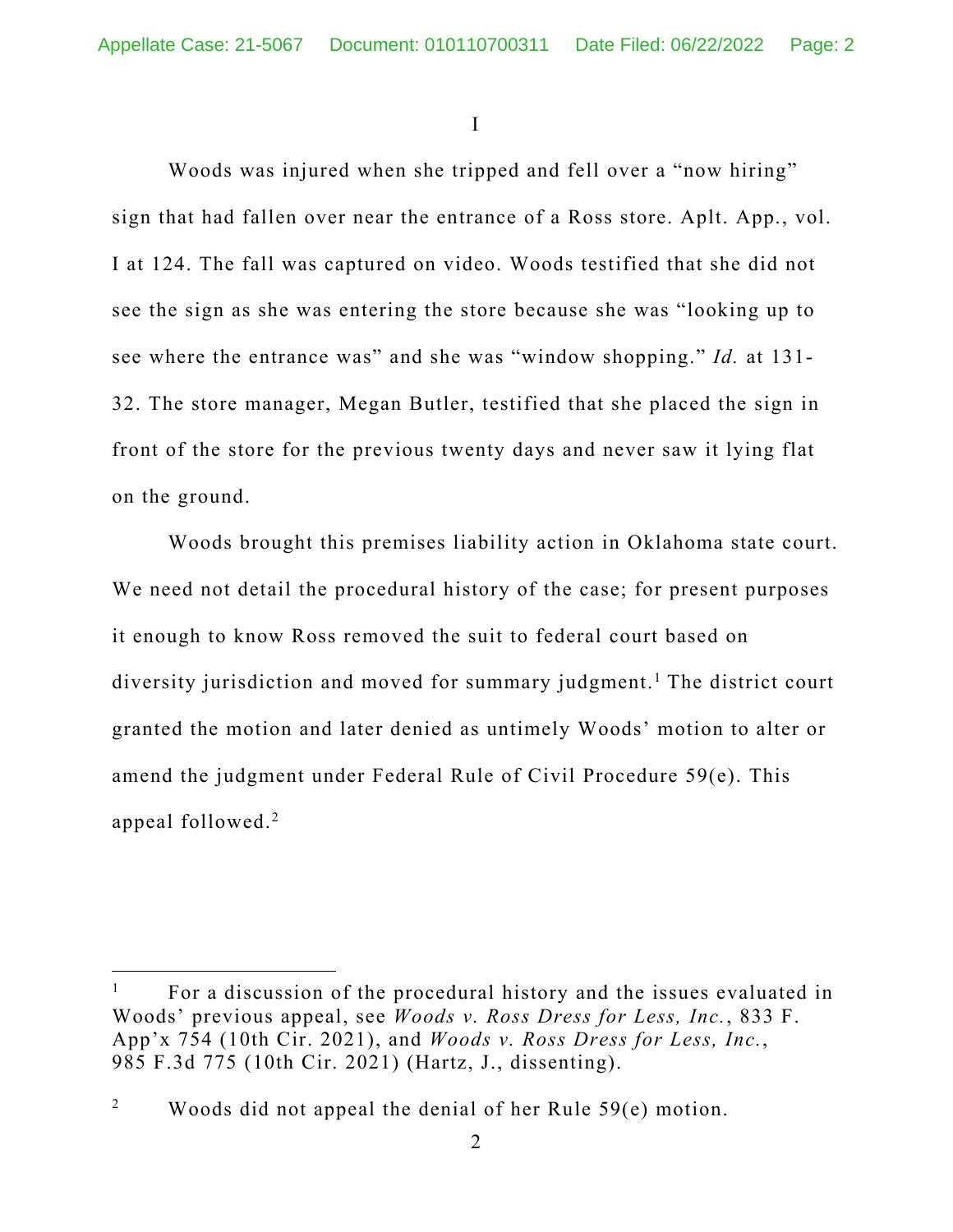II

 "We review the district court's grant of summary judgment de novo, applying the same standards that the district court should have applied." *Rocky Mountain Prestress, LLC v. Liberty Mut. Fire Ins. Co.*, 960 F.3d 1255, 1259 (10th Cir. 2020) (internal quotation marks omitted). "'The court shall grant summary judgment if the movant shows that there is no genuine dispute as to any material fact and the movant is entitled to judgment as a matter of law.'" *Id.* (quoting Fed. R. Civ. P. 56(a)). "[B]ecause this is a diversity case, we ascertain and apply Oklahoma law such that we reach the result that would be reached by an Oklahoma court." *Martinez v. Angel Expl., LLC*, 798 F.3d 968, 973 (10th Cir. 2015) (brackets and internal quotation marks omitted).

 In Oklahoma, a landowner owes an invitee a duty to "exercise reasonable care to keep the premises in a reasonably safe condition for the reception of the visitor." *Id.* at 974 (brackets omitted) (quoting *Scott v.*  Archon Grp., L.P., 191 P.3d 1207, 1212 (Okla. 2008)).<sup>3</sup> This duty "applies to defects or conditions which are in the nature of hidden dangers, traps, snares, or pitfalls and the like which are not known to the invitee and would not be observed by him in the exercise of ordinary care."

<sup>3</sup> The parties agree for purposes of summary judgment that Woods was an invitee—*viz.*, "'one who possesses an invitation to be upon the premises, express or implied,'" *Martinez*, 798 F.3d at 974 n.3 (quoting *McKinney v. Harrington*, 855 P.2d 602, 604 (Okla. 1993)).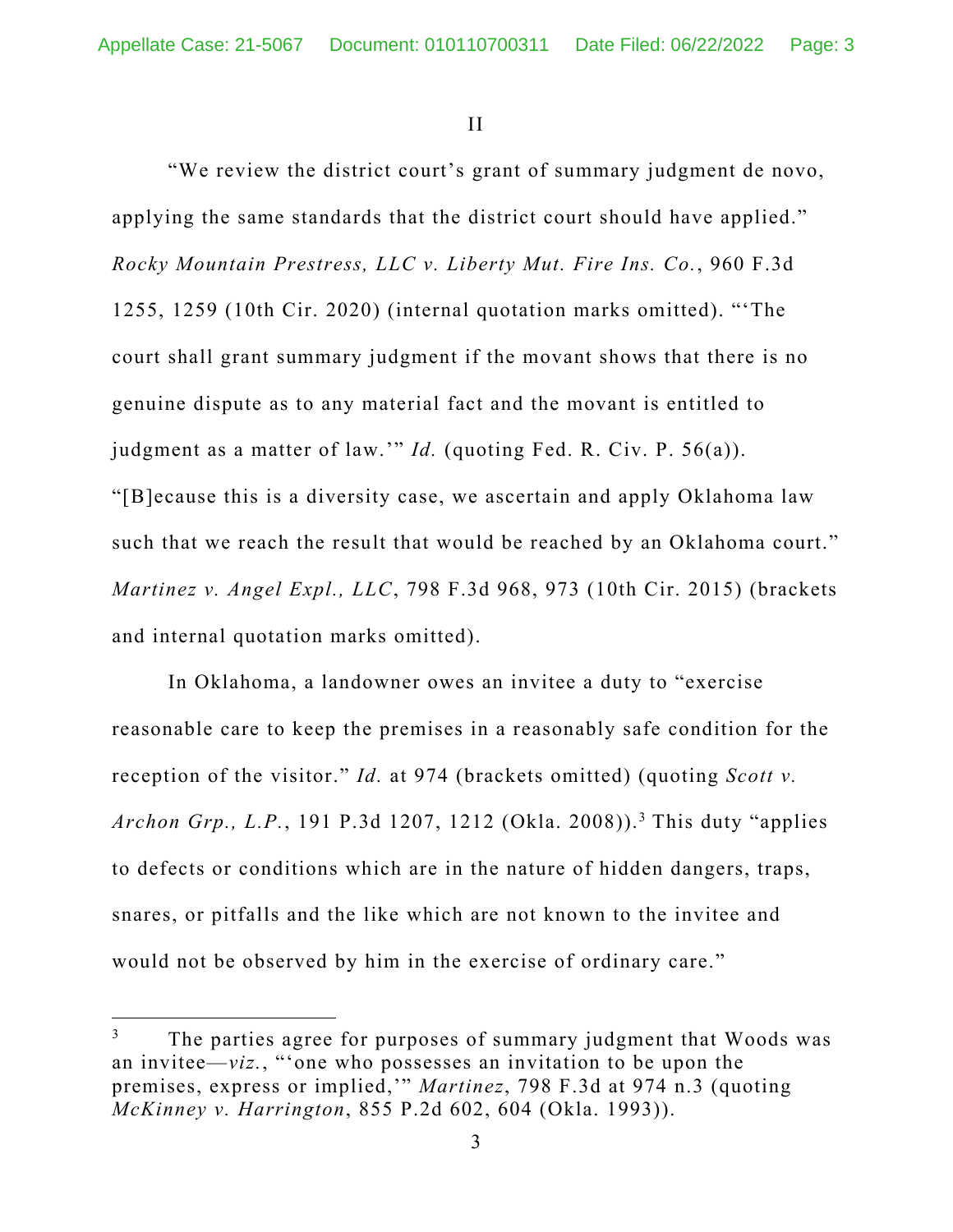*Southerland v. Wal-Mart Stores, Inc.*, 848 P.2d 68, 69 (Okla. Civ. App. 1993). But "[i]t does not extend to 'dangers which are so apparent and readily observable that one would reasonably expect them to be discovered.'" *Martinez*, 798 F.3d at 974 (quoting *Scott*, 191 P.3d at 1212). Indeed, "the invitor is not a guarantor of the safety of its invitees." *Dover v. W.H. Braum, Inc.*, 111 P.3d 243, 245 (Okla. 2005). And "the mere fact that an injury occurs carries with it no presumption of negligence." *Gillham v. Lake Country Raceway*, 24 P.3d 858, 860 (Okla. 2001). Oklahoma "generally eliminate[s] a landowner's duty to protect a thirdparty [from] dangers so open and obvious as to reasonably expect others to detect them for themselves." *Wood v. Mercedes-Benz of Okla.*, 336 P.3d 457, 459 (Okla. 2014) (internal quotation marks omitted).

Still, "the open and obvious doctrine is not absolute." *Id.* The existence and extent of a duty turns largely on the foreseeability of injury. *See id.* at 459-60. For example, in *Mercedes-Benz*, the defendant car dealership's sprinkler system activated overnight, when temperatures were freezing, leaving a layer of ice throughout the property. *See id.* at 458. When the plaintiff, a catering employee, arrived the next day to work a catered event at the dealership, she recognized the danger posed by the ice before she slipped and fell. *See id.* But the court noted she was not a customer of the dealership who, like an ordinary invitee, could avoid the open and obvious hazard by leaving the premises; rather, she "was present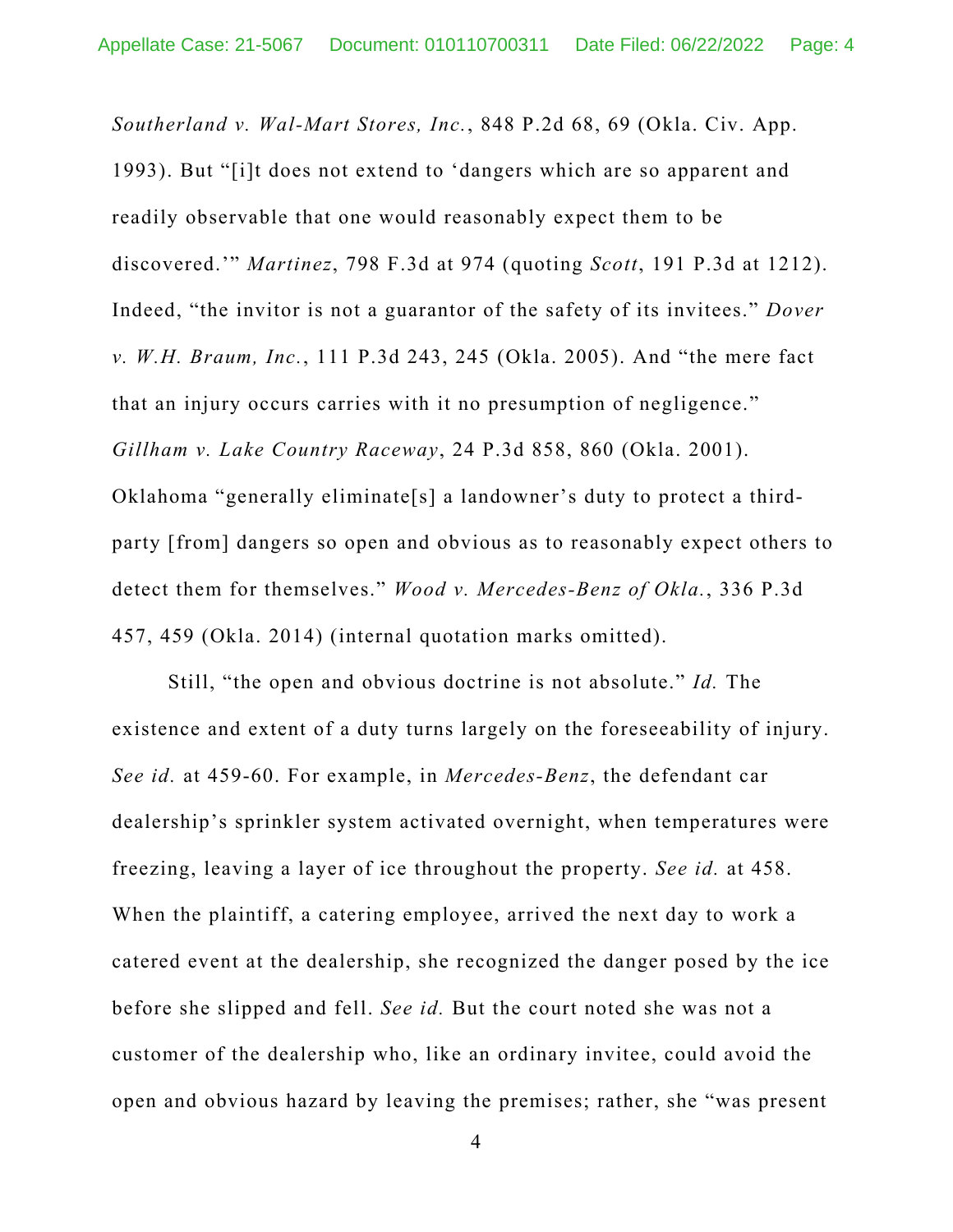to fulfill her employer's contractual duty to provide service for an event sponsored by the dealer." *Id.* at 459 n.6. And after she fell, an employee of the dealership acknowledged he "should have put salt down when [he] got [t]here." *Id.* at 458 (brackets and internal quotation marks omitted). Under those circumstances, the *Mercedes-Benz* court concluded the dealership had a duty to take precautionary measures for the catering employees. *Id.* at 460. The court reasoned that the dealership had notice of the icy condition and also knew that catering employees would cater the scheduled business event, and thus it was foreseeable that the catering employees would encounter the hazard. *Id.* The court emphasized that the icy condition was not dispositive of the dealership's duty because, unlike a "random customer," the plaintiff "was required to cross the hazardous condition in furtherance of her employment." *Id.* at 460 n.8.

We have observed that *Mercedes-Benz* aligns with the majority view as formulated in the Restatement, which "created an exception [to the open and obvious doctrine] allowing liability where a landowner should anticipate the harm despite the open and obvious nature of the condition." *Martinez*, 798 F.3d at 976. Under the Restatement, "[a] possessor of land is not liable to his invitees for physical harm caused to them by any activity or condition on the land whose danger is known or obvious to them, unless the possessor should anticipate the harm despite such knowledge or obviousness." Restatement (Second) of Torts § 343A(1) (Am. L. Inst.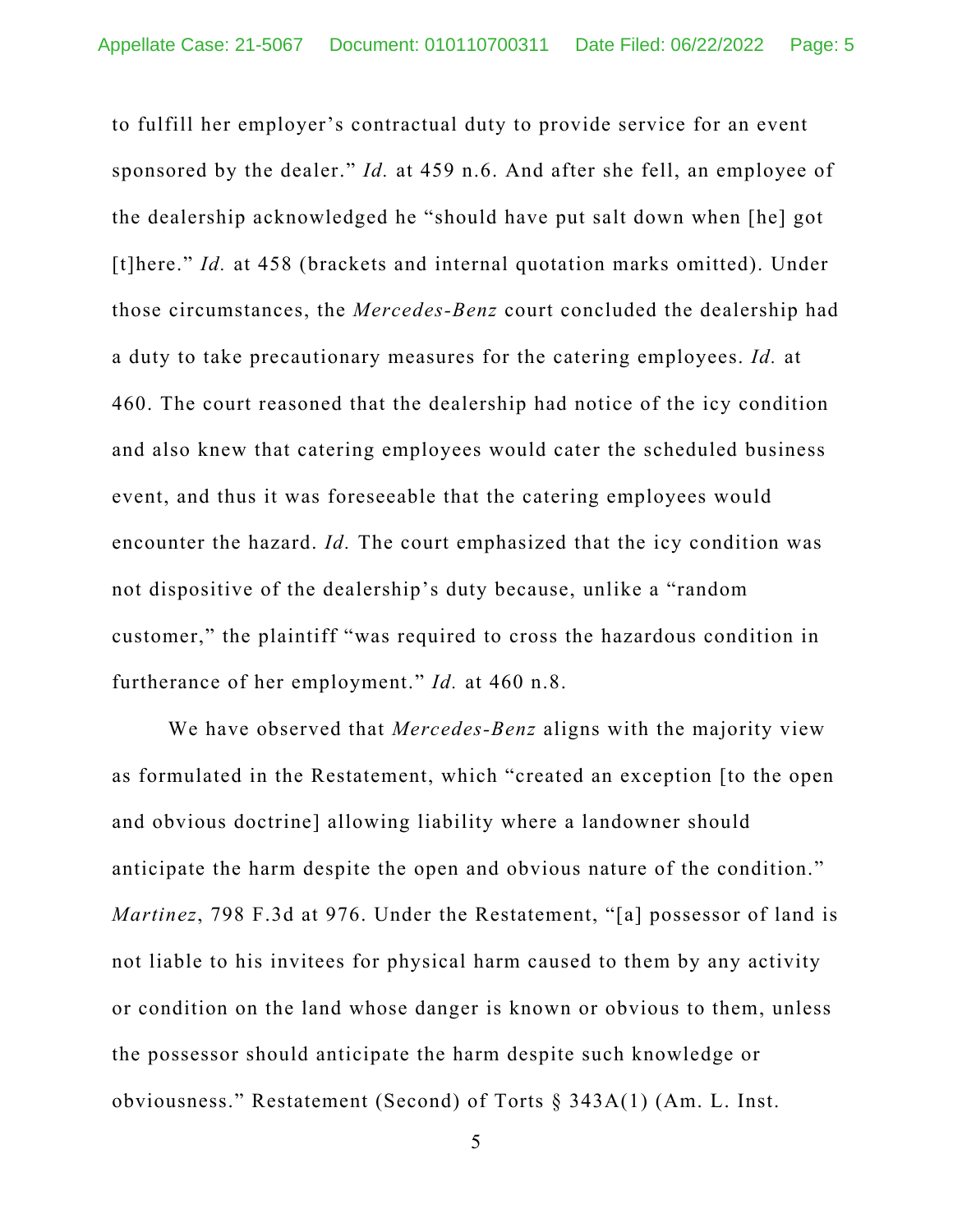1965). This exception might apply, for example, "'*where the possessor has reason to expect that the invitee's attention may be distracted*, so that he will not discover what is obvious, or will forget what he has discovered, or fail to protect himself against it.'" *Martinez*, 798 F.3d at 976-77 (emphasis added) (quoting Restatement § 343A cmt. f).

Here, Woods was a random customer entering the store as an invitee. The store manager testified that for the past twenty days she had placed the sign outside the store every morning and left it up until the store closed at night and she had never seen the sign lying flat on the ground before this occasion. On the day Woods fell, the video depicts the bright blue and white sign on the walkway between the store's two sliding automatic doors. Some 58 other patrons and passersby avoided the sign. During the entirety of the video preceding Woods' fall, which lasts seven minutes and thirty seconds, only two other people contacted the sign—a woman who bumped it with her heel as she grasped a child's hand, and a man who stepped on it while speaking with another person and looking at something in his hand. Both individuals left the premises. This evidence does not suggest that Ross had actual or constructive knowledge of the danger posed by the sign or that any risk of danger was foreseeable. Although Woods insists the danger was foreseeable because the two patrons contacted the sign, neither of them reentered the store, and Woods cites no evidence that they reported the fallen sign to store employees.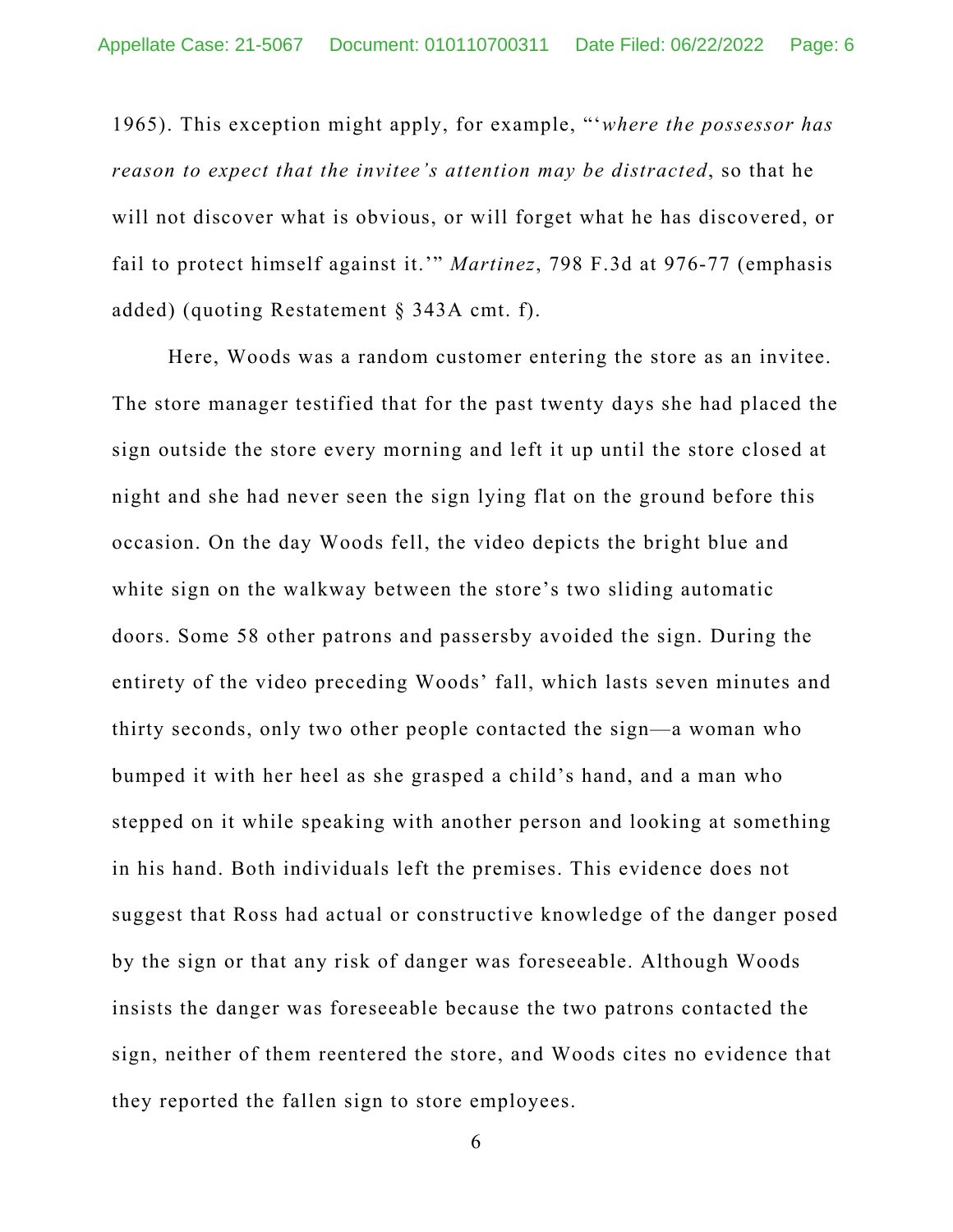Woods also emphasizes the "distraction exception" to the open and obvious doctrine discussed in *Martinez* and the Restatement—*viz*., that the open and obvious doctrine might not apply when a possessor of land has reason to expect an invitee could be distracted. *See* Aplt. Opening Br. at 16; *see also Martinez*, 798 F.3d at 976-77. Citing her testimony that she was "window shopping," Aplt. App., vol. I at 132, Woods contends she was distracted and a jury could "reasonably infer [that her] attention was diverted," Aplt. Opening Br. at 17. The problem, however, is that Woods waited until her motion to alter or amend the judgment to raise this theory, and "we do not ordinarily entertain arguments made for the first time in a motion to alter or amend the judgment," *Sprint Nextel Corp. v. Middle Man, Inc.*, 822 F.3d 524, 535 (10th Cir. 2016). Woods' summary judgment response generally argued the sign was not an open and obvious danger and it was foreseeable that the sign could be blown over by the wind. *See* Aplt. App., vol. I at 158-64. Although she obliquely acknowledged she was not "paying attention," *id.* at 161, she did not cite *Martinez*, *Mercedes-Benz*, or the Restatement, nor did she did she argue her distraction theory as an exception to the open and obvious doctrine until her untimely Rule 59(e) motion, *see id.*, vol. II at 335-38 (citing *Martinez*, *Mercedes-Benz*, and the Restatement in support of the theory that she was distracted by the window displays); *see also id.* at 339 ("Plaintiff was 'window shopping' and may have been distracted by cars or passersby."). Under these circumstances,